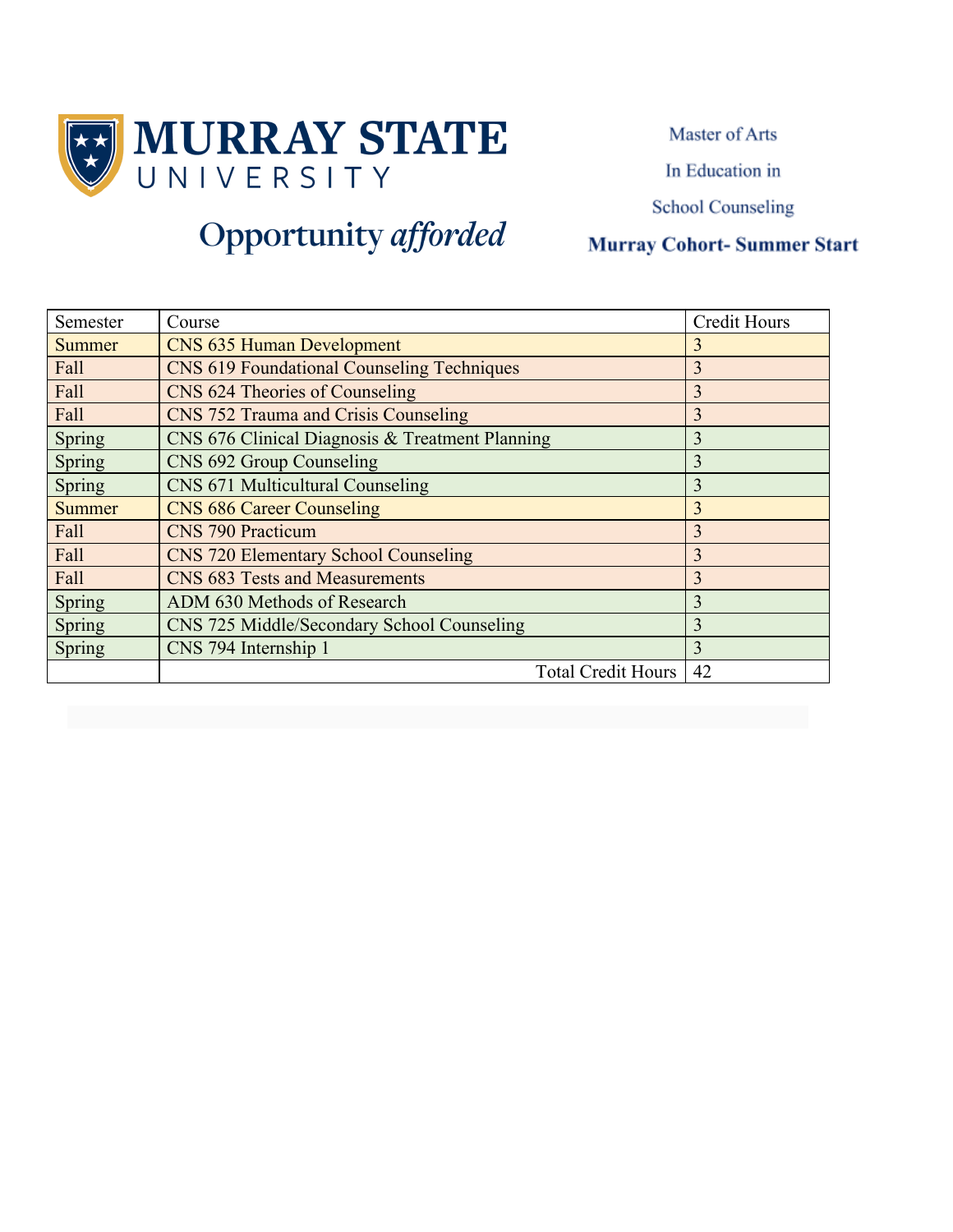

Master of Arts

In Education in

**School Counseling** 

### **Murray Cohort-Fall Start**

| Semester      | Course                                            | <b>Credit Hours</b> |
|---------------|---------------------------------------------------|---------------------|
| Fall          | <b>CNS 619 Foundational Counseling Techniques</b> | 3                   |
| Fall          | CNS 624 Theories of Counseling                    | $\overline{3}$      |
| Fall          | CNS 752 Trauma and Crisis Counseling              | 3                   |
| Spring        | CNS 635 Human Development                         | 3                   |
| Spring        | CNS 692 Group Counseling                          | $\overline{3}$      |
| Spring        | CNS 725 Middle/Secondary School Counseling        | 3                   |
| <b>Summer</b> | ADM 630 Methods of Research                       | 3                   |
| <b>Summer</b> | <b>CNS 686 Career Counseling</b>                  | 3                   |
| Fall          | <b>CNS 790 Practicum</b>                          | 3                   |
| Fall          | <b>CNS 720 Elementary School Counseling</b>       | 3                   |
| Fall          | CNS 683 Tests and Measurements                    | $\overline{3}$      |
| Spring        | CNS 671 Multicultural Counseling                  | 3                   |
| Spring        | CNS 676 Clinical Diagnosis & Treatment Planning   | 3                   |
| Spring        | CNS 794 Internship 1                              | 3                   |
|               | <b>Total Credit Hours</b>                         | 42                  |

## Opportunity afforded